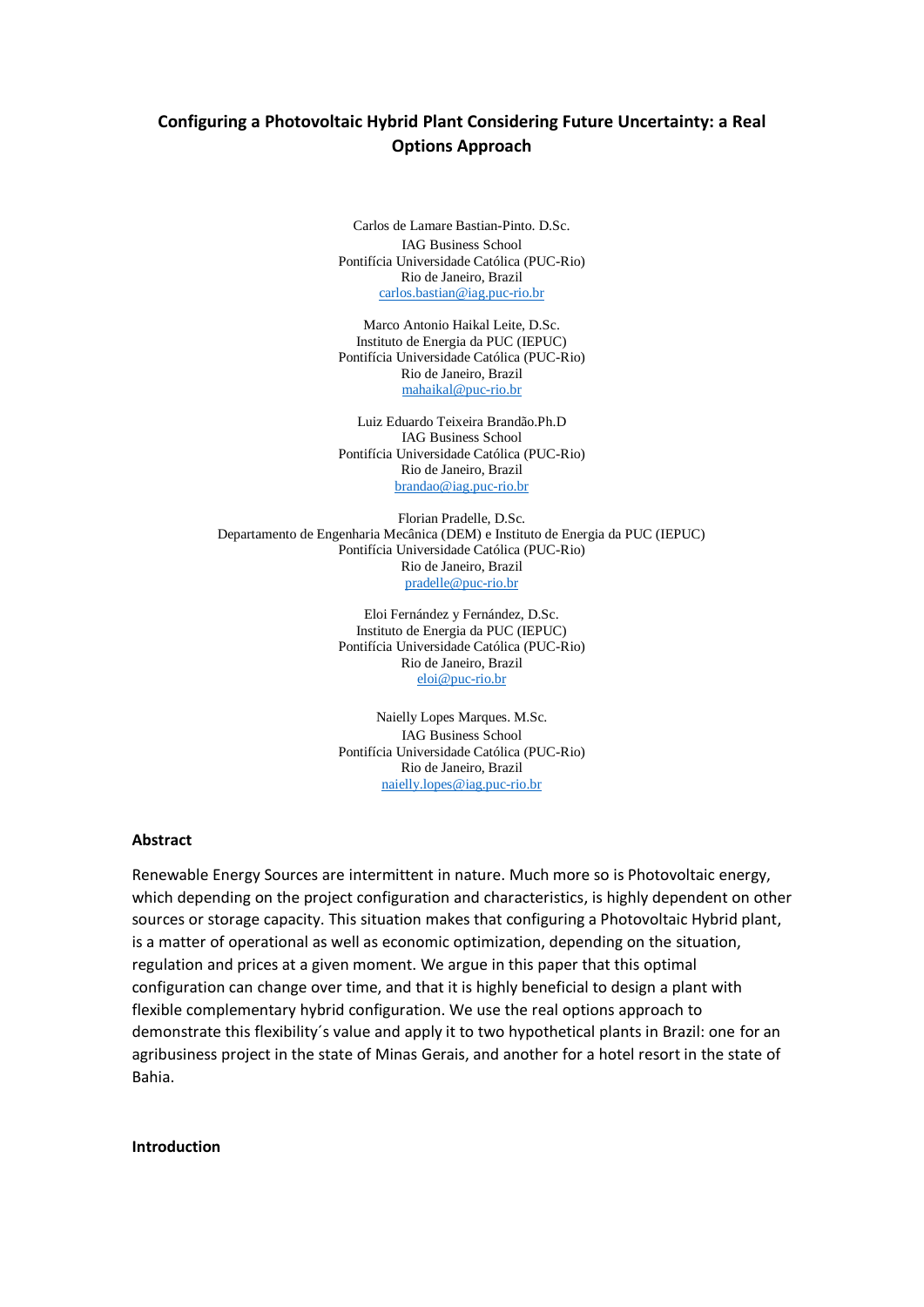As with other renewable energy plants, the intermittent nature of photovoltaic generation needs the support, or complement, of other easily dispatchable power sources and/or storage technology in order to attend its intended energy delivery goal.

Photovoltaic (PV) generation plants have recently been the power source of choice for isolated, small scale, self-generation, net metering and other generation projects, as well as the adopted pathway for energy transition and decarbonization goals for large firms and corporations. This is due to the versatility, scalability and, of course, price cost reduction in energy units / \$ of the PV units. Indeed, among the distributed generation technologies (that produce electricity at or near the consumer, such as residential, commercial or microgrid users, avoiding transmission and distribution losses), the PV generation is an unavoidable player. In the Brazilian scenario, the decentralized generation increased 137% between 2019 and 2020 to reach 5,269 GWh, leaded by the PV technology (the installed capacity more than doubled and generation increasing from 1,659 to 4,764 GWh (+187%) in the same period). This price cost reduction can be compared to that of wind turbines a decade ago, which made of that energy source the renewable energy with largest growth in installed capacity probably worldwide. Nevertheless, PV plants benefit from the versatility of location choice as solar irradiation is much more evenly spread than wind distribution and even in temperate climate countries, with relatively lower irradiation, has been intensely used.

Yet as mentioned, the characteristic intermittence of PV source due to clouds (timescale: second-minute), daily and seasonal cycle irradiation makes it dependent of some sort of complimentary energy source and therefore such plants must be hybrid in nature. This hybrid characteristic can be of several types, dependent on a variety of factors. A very frequent combination is a Wind-PV hybrid plant, since the wind generation during non-irradiation hours can sometimes be sufficient to provide the power load demand across the whole 24 hours day cycle. Other configurations can be more dependent on the PV output capacity and the complimentary scheme destined to provide or store the energy necessary during nonirradiation hours.

As mentioned, designing this last type of hybrid configuration is dependent of a number of factors and combination of these, such as the profile of electricity demand; possibility of grid connection; availability of natural gas supply network; different real time energy tariffs for peak load hour, different price values for grid injected power, etc. The nature of the solar cell (silicon, thin film such as CdTe and CIGS, III-V, organics or perovskites) and the configuration of the array (fixed, one-axis or two-axis tracking PV) are significative technical parameters. An important issue is the possible use of energy storage with batteries or other devices and technologies such as hydrogen production by water electrolysis from PV output. The technoeconomical feasibility on such schemes is also dependent on peak load and peak shaving.

However, when some of these characteristics are exogenous (regulation, infrastructure, demand load, energy prices and schemes, etc.) and are already given, then the most efficient type of hybrid configuration is a matter of economic optimization of the better financial performing alternative. What we argue in the present work is that these exogenous points evolve and change with time. As the investment in a PV-plant is a long-term decision (20-25 years), it is possible that the attractiveness of some of the discarded alternatives may change from non-profitable or even non optimal to the best possibility in the future. Therefore, we propose an approach of PV-Hybrid flexible configuration selection that can change or readapt to future uncertainties and maximize economic performance of the project in the long run.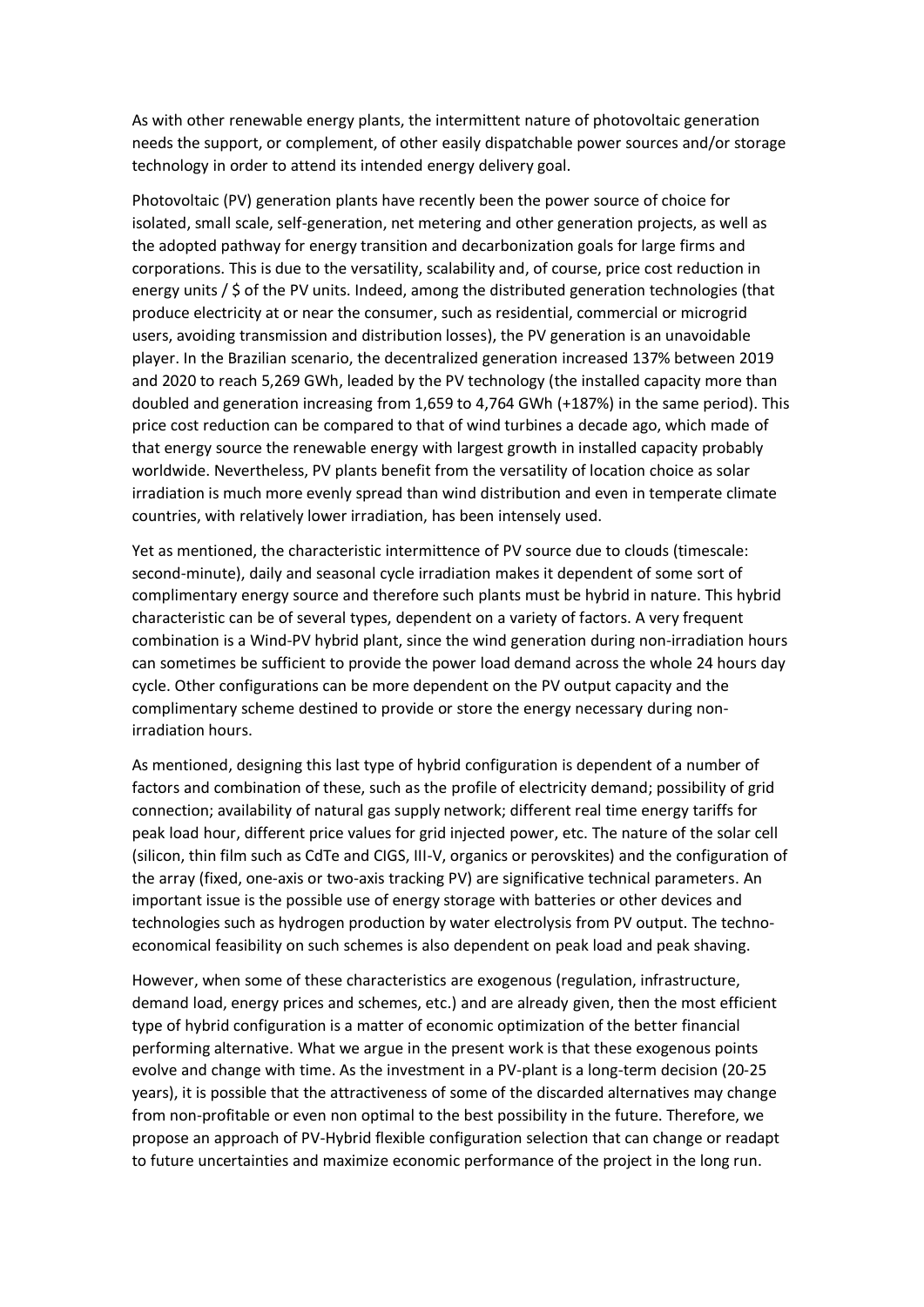In order to structure the proposed approach, a PV-Hybrid project in Brazil is modeled considering two typical situations of self-generation and all the limits and constrains available to these. We also consider the prices of electricity in several real situations and configurations in order to decide on the most profitable project from a financial investment standpoint. We will also model as stochastic processes the uncertainty variables that affect this result. Then, we will build a Real Options Approach (ROA) to verify the effect of possible configuration change as uncertainties resolve, on the value of the project. As outcome, apart from the economic results, we also will verify statistically the possibility of viability of alternatives that are presently considered unattractive financially.

The present paper will be structured as follows: after this introduction, we will provide a reference on similar or complementary publications that can help understand how this research will be situated in this field of knowledge on the topic. In sequence, we will implement the research already under way on PV-Hybrid plant in Brazil considering the alternatives within the constraints of such plant. Following this, we will develop the cited real options (ROA) model to attain the objectives of the study. Finally, we discuss the results and conclude.

### **Literature review**

TO BE DEVELOPPED

# **Proposed model**

Photovoltaic generation in Brazil is classified in two different types: Centralized Generation (CG) and Distributed Generation (GD). While the former (CG) is typical of significant corporate investments in large scale units connected to the grid through distribution systems and companies, the latter (DG) is constituted of residential and small business units who generate their own power need and connect to the grid through a net metering platform from which they compensate their excess energy production for use during non-irradiation hours.

Photovoltaic use in Brazil is relatively new when compared to other countries, but the potential is significant in light of the privileged latitude position of its geography. Indeed, Brazil showed a significative PV generation in its electricity matrix only in 2015; while European countries presented a significative share a decade earlier and China and the United States both since 2010. As a consequence, in 2020, Brazil generated 8 TWh of electricity from this renewable source (centralized and distributed generations), while China, Europe and United States generated 261, 179 and 134 TWh, respectively. Therefore, it should be expected that government incentives as well as output performance should be driving the expansion of the photovoltaic capacity. Although this has in fact been happening, at the present moment an abrupt change in regulation regarding the net metering regulation is threatening to reduce the popular interest in PV and therefore significantly diminish the future PV DG installed capacity.

The regulation established in January 2022 (law 14.300/2022) in substitution to the previous norm (REN482/2012), a gradual diminishment in government support was defined for the medium and long run for the existing or validated project and the new rule will be effective in 2029 . Yet this new situation, contrary to what is generally the direction given by governments worldwide, will hamper the development of PV DG development, it is also an opportunity for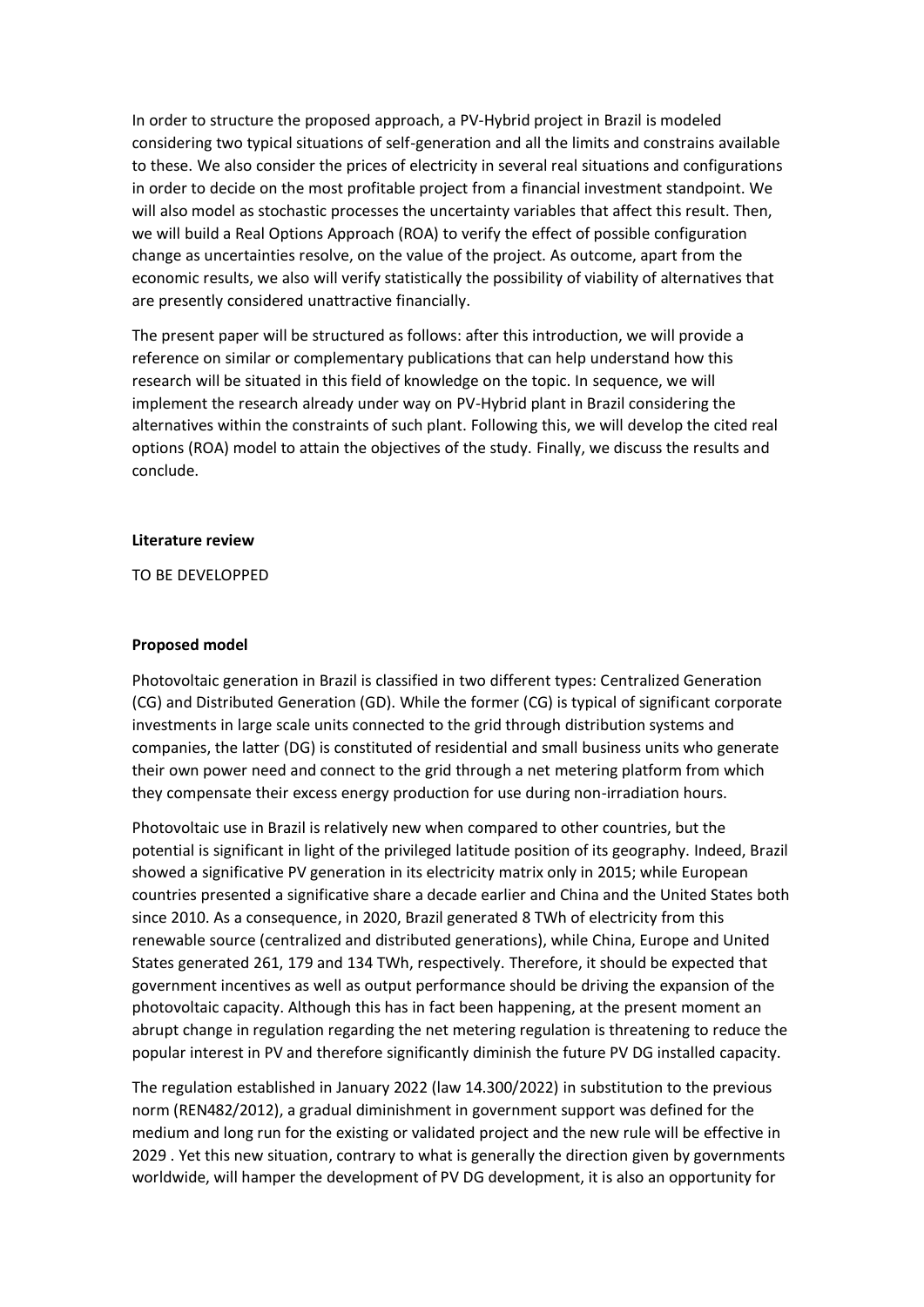future development of Energy Storage. While storage costs drop as has been happening, investments , which can in the future turn DG units in independent or isolated units, once in place are beyond the reach of government regulations or incentives.

So designing a plant for a specific project is a matter of performance but also of economic optimization. In this case, lifetime of equipment and capital investment (CapEx) must be taken into account and considered in the investment decision.

This case study starts with the definition of several variables for two PV-Hybrid projects to be implemented in Brazil:

The first project is the energy supply of an agribusiness venture in the State of Minas Gerais at the location of Uberlândia. The typical load demand of such a project can be seen in Figures 1 and 2.



Figure 1 – Agribusiness typical demand curve

Source: Adapted from<https://ieeexplore.ieee.org/stamp/stamp.jsp?tp=&arnumber=7404915>



Figure 2 – Agribusiness Energy Consumption January x July

The second project, also located In Brazil, but now of a resort Hotel project in the State of Bahia at Costa do Sauipe. In this case, the typical load demand of a hotel, in summer and winter can be seen in Figure 3.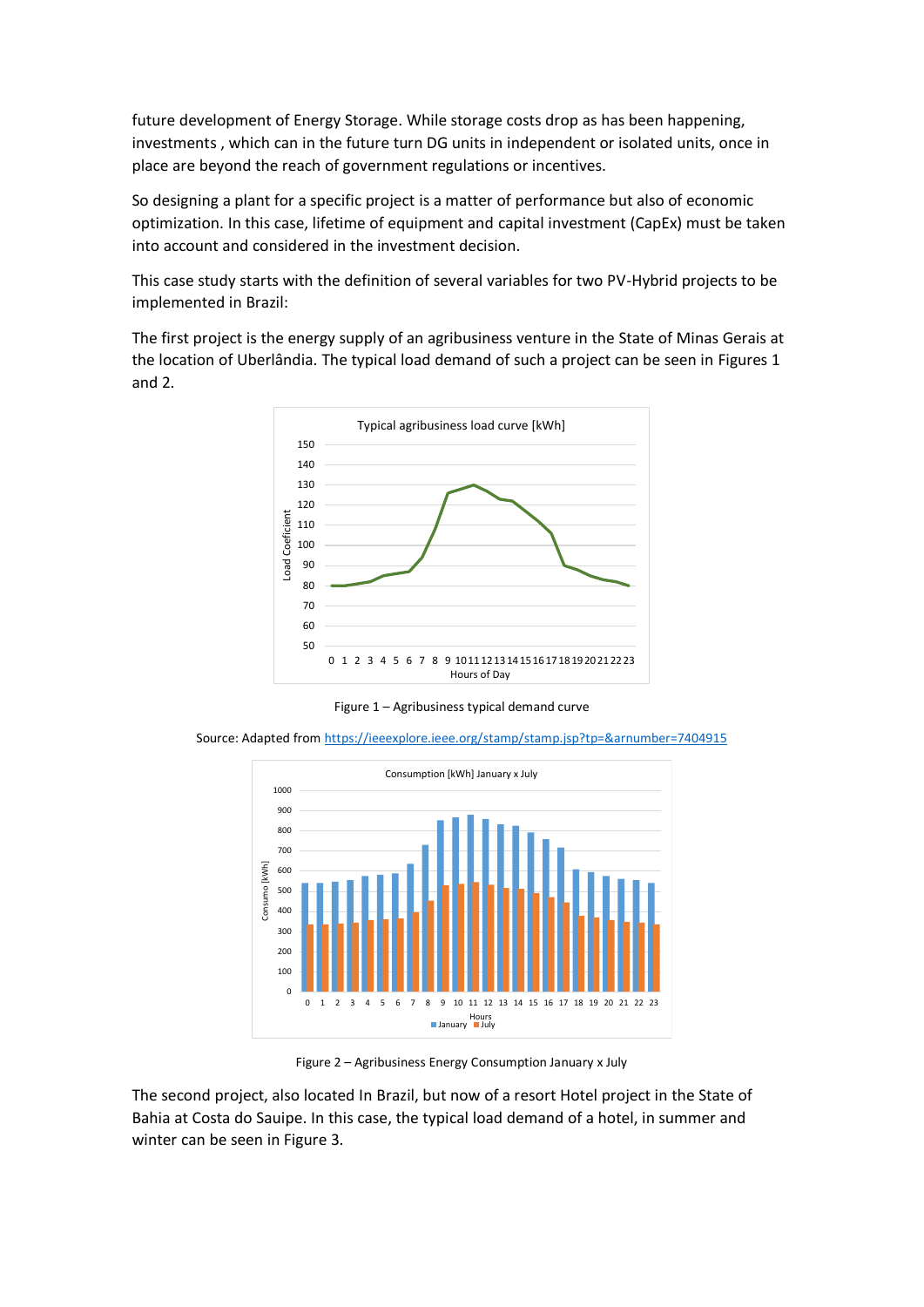

Figure 3 – Hotel Energy Consumption Summer x Winter

For both cases, 36 simulations (detailed in Appendix I) were run for different configurations, considering combination of different factors: net metering, storage (no batteries, 8 batteries, 80 batteries) and secondary power generator (no natural gas genset, natural gas genset of 175kW, natural gas genset of 262kW, natural gas genset of 500 kW – in each case up to two natural gas gensets) – and a flat energy tariff. The same number of cases/ simulations in also to be developed with variable tariff. These configurations are simulated in Homer® software and from which we get the operating profiles depending on the configuration used. With these technical and economic results, we are able to define which solutions for hybrid configuration are more advantageous from a performance as well as economic standpoint.

After these definitions and results, we will move to the forecasting part of our research. We are now able to determine which endogenous variables impact more intensely on the economic results of our choice. From this point, we will model stochastically these variables (energy tariff, battery cost, natural gas tariff, hydrogen price or even impact of new more restrictive regulation on net-metering). The next step will be to model the flexibility to change the configuration of the projects considering the evolution of these important uncertainties.

In order to value the capacity of changing the future design of a PV-Hybrid project, depending on the uncertainties that will be resolved, a Discounted Cash Flow method is not appropriate since it assumes that investment decisions are taken now, and are unchanged by future events, which cannot be presently foreseen. The correct approach for such a project, which is subject to uncertainties, but has the flexibility to change its trajectory in the future if these uncertainties resolve in different than expected ways, is the Real Options Approach (ROA).

The Real Option Approach, or Theory, derived from the work of initially developed by Black and Scholes (1973) and Merton (1973) for financial derivatives pricing as applied to real, rather than financial assets. While real assets are usually priced using discounted cash flow methods, this approach fails to capture the value of flexible real-world decisions, such as the option to anticipate, defer or abandon the construction of a new plant, to expand production, or to switch inputs or outputs. Myers and Majd (1983), Brennan and Schwartz (1985), McDonald and Siegel (1986), and others further developed the basic concepts of this approach and applied it to different types of managerial flexibility. Pindyck (1988), Dixit (1989), Trigeorgis (1995), and Dixit and Pindyck (1994) showed that real options could be useful to evaluate a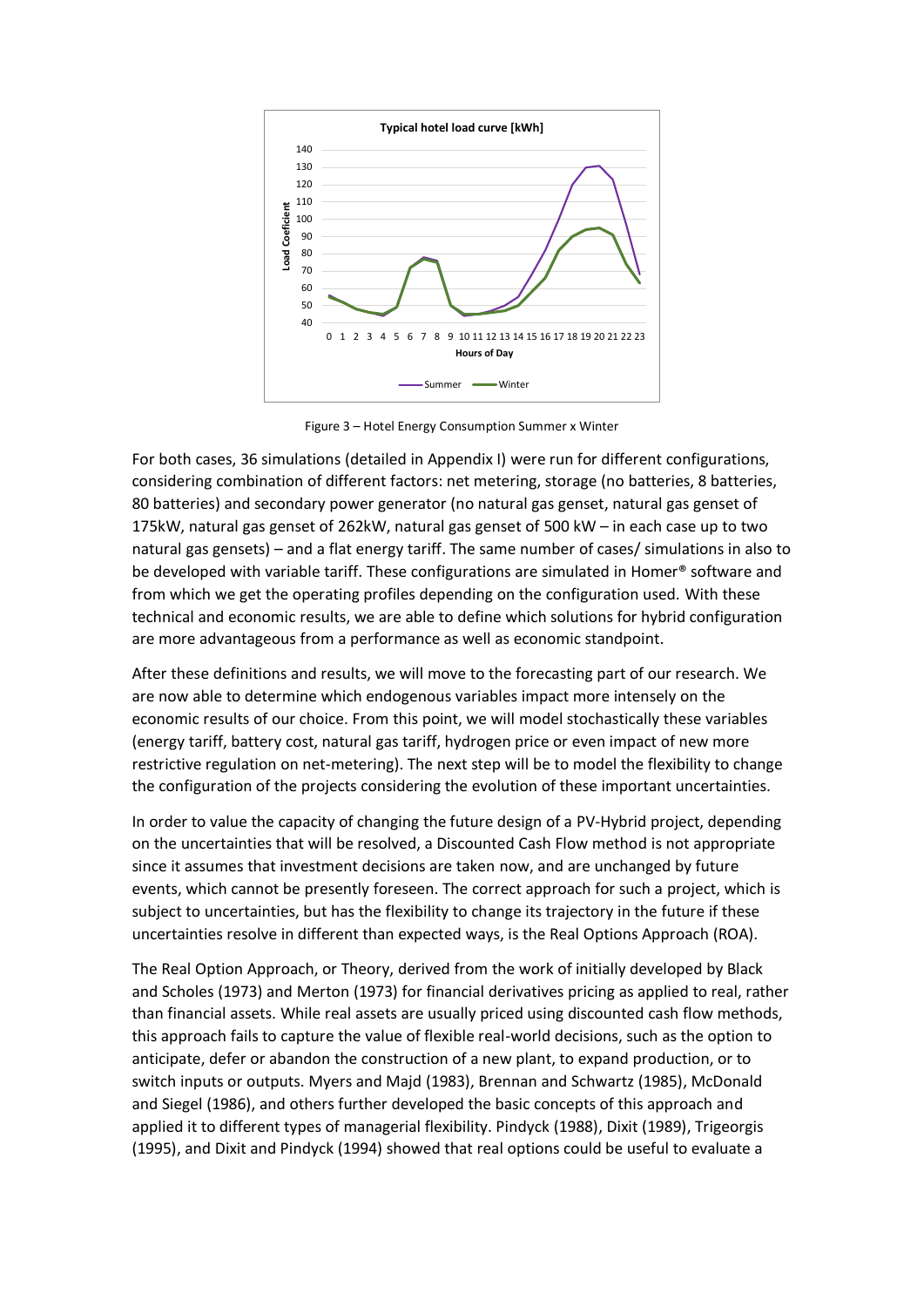project under the presence of uncertainty and flexibility for the managers in order to take action on the changes presented to them.

Concerning the valuation of renewable energy projects, there is an extensive literature on the use of the real options approach to this field. Dias et al. (2011) analyzed a sugar and ethanolproducing plant in Brazil which had both the option to expand and to add a cogeneration unit to allow the sale of surplus energy generated by burning sugarcane bagasse, where the existence of the second option was conditional to the exercise of the first option. Brandão, Penedo, and Bastian-Pinto (2011) discussed the value of the input switching options embedded in the production of biodiesel fuel and showed that the choice of model and parameters had a significant impact on the results of the valuation. Dalbem, Brandão, and Gomes (2014) analyzed the option to anticipate the construction of a wind farm plant in order to sell energy in the spot market. They concluded that due to the low price that prevailed at the time, no value was created, which made it unlikely that this option would be exercised. Oliveira et al. (2014) modeled energy prices with mean reversion and jumps using Monte Carlo Simulation for a biomass cogeneration project. For a more detailed discussion of the application of real options to renewable energy projects, we refer the reader to Kozlova (2017) for a comprehensive review of the field, as well as a brief review of real options literature.

WORK IN PROGRESS: MODELING OF REAL OPTIONS

# **Results**

TO BE DEVELOPPED

### **Discussion**

TO BE DEVELOPPED

### **Conclusions**

TO BE DEVELOPPED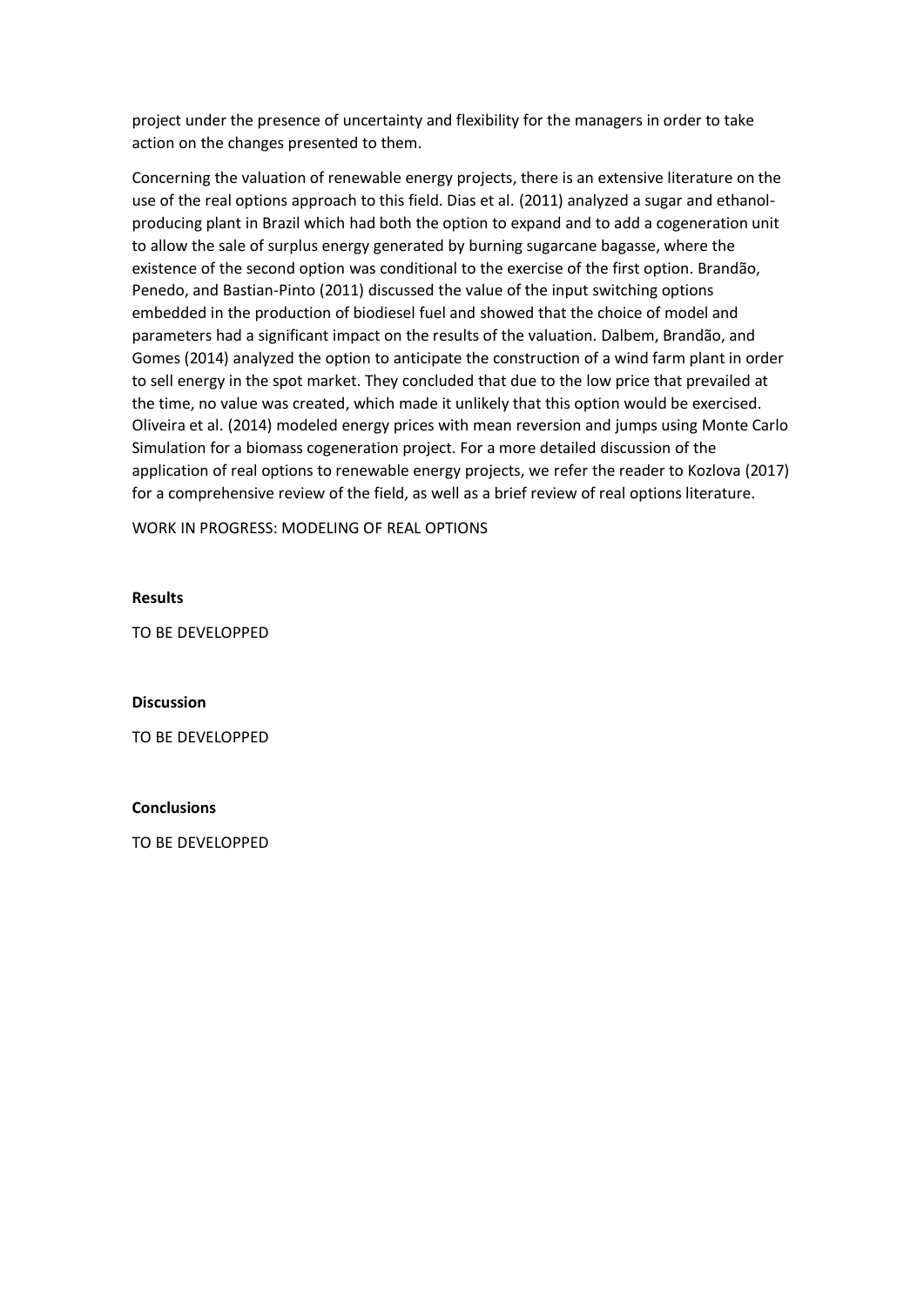# **Initially Proposed References**

Black F., Scholes M. (1973) The Pricing of Options and Corporate Liabilities. *The Journal of Political Economy*. 81(3): 637-654. doi: https://doi.org/10.1086/260062

Blazquez, J., Fuentes-Bracamontes, R., Bollino, C. A., & Nezamuddin, N. (2018). The renewable energy policy Paradox. *Renewable and Sustainable Energy Reviews*, *82*, 1-5.

Brandão L.E.T., Penedo G.M., Bastian-Pinto C. (2011) The value of switching inputs in a biodiesel production plant. *The European Journal of Finance*.; 19(7-8): 674-688. doi: <http://dx.doi.org/10.1080/1351847x.2011.607005>

Brennan M.J., Schwartz E.S. (1985) Evaluating Natural Resource Investments. *Journal of Business*.; 58(2): 135-157. doi,<http://www.jstor.org/stable/2352967> Choudhary, P. & Srivastava, R. K. (2019). Sustainability perspectives-a review for solar photovoltaic trends and growth opportunities. *Journal of Cleaner Production*, *227*, 589-612

Dalbem M.C., Brandão L.E.T., Gomes L.L. (2014) Can the regulated market help foster a free market for wind energy in Brazil? *Energy Policy*.; 66(0): 303-311. doi: <http://dx.doi.org/10.1016/j.enpol.2013.11.019>

Das, H. S., Tankwan, C. W., Yatim, A. H. M. & Lau, K. Y. (2017). Feasibility analysis of hybrid photovoltaic/battery/fuel cell energy system for an indigenous residence in East Malaysia. *Renewable and Sustainable Energy Reviews*, *76*, 1332-1347.

Dias A.C.A.M., Bastian-Pinto C., Brandão L.E.T., Gomes L.L. (2011) Flexibility and uncertainty in agribusiness projects: investing in a cogeneration plant. *RAM Revista de Administração Mackenzie*.; 12(4): 105-126. doi:<http://dx.doi.org/10.1590/S1678-69712011000400005>

Dixit A. (1989) Entry and Exit Decisions under Uncertainty. *Journal of Political Economy*.; 97(3): 620-638. doi: 10.1086/261619.

Dixit A.K., Pindyck R.S. (1994) *Investment under Uncertainty*. Princeton: Princeton University Press;.

Ferreira, A., Kunh, S. S., Fagnani, K. C., De Souza, T. A., Tonezer, C., Dos Santos, G. R. & Coimbra-Araújo, C. H. (2018). Economic overview of the use and production of photovoltaic solar energy in Brazil. *Renewable and Sustainable Energy Reviews*, *81*, 181-191.

Jeon, C., Lee, J. & Shin, J. (2015). Optimal subsidy estimation method using system dynamics and the real option model: Photovoltaic technology case. *Applied Energy*, *142*, 33-43.

Kim, K., Park, H. & Kim, H. (2017). Real options analysis for renewable energy investment decisions in developing countries. *Renewable and Sustainable Energy Reviews*, *75*, 918-926.

Koussa, D. S. & Koussa, M. (2015). A feasibility and cost benefit prospection of grid connected hybrid power system (wind–photovoltaic) – Case study: An Algerian coastal site. *Renewable and Sustainable Energy Reviews*, *50*, 628-642.

Kozlova M. (2017) Real option valuation in renewable energy literature: Research focus, trends and design. *Renewable and Sustainable Energy Reviews*.; 80: 180-196. doi: https://doi.org/10.1016/j.rser.2017.05.166

McDonald R., Siegel D. (1986) The Value of Waiting to Invest. *Quarterly Journal of Economics*.; 101(4): 707-728. doi: 10.2307/1884175

Merton R.C. (1973) Theory of Rational Option Pricing. *The Bell Journal of Economics and Management Science*. 4(1): 141-183. doi: https://dx.doi.org/10.2307/3003143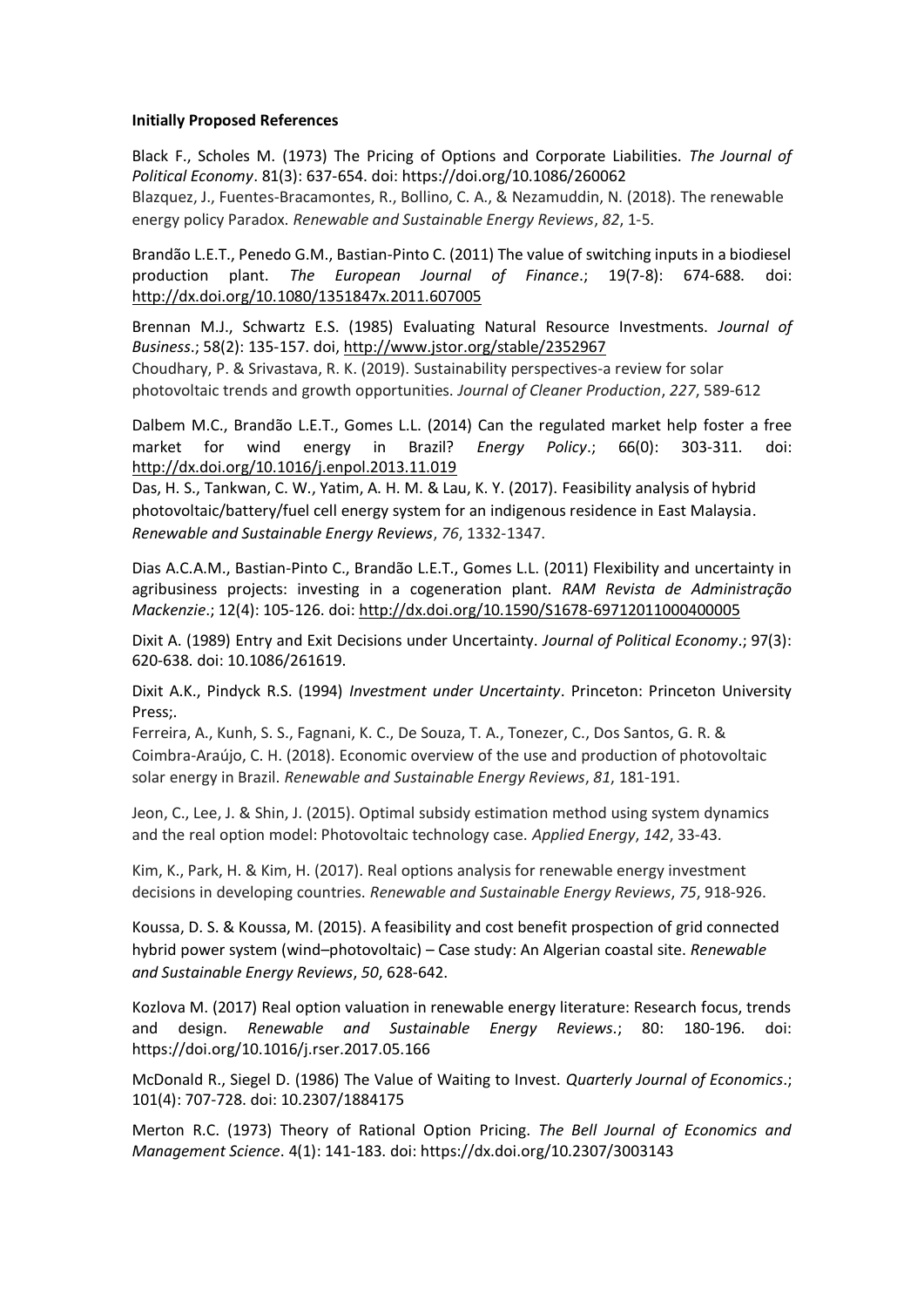Moon, Y. & Baran, M. (2018). Economic analysis of a residential PV system from the timing perspective: A real option model. *Renewable energy*, *125*, 783-795.

Myers S.C., Majd S. (1983) Calculating abandonment value using option pricing theory. *Sloan School of Management*. 1462-1483. doi,<http://hdl.handle.net/1721.1/2056>

Oliveira D.L., Brandao L.E., Igrejas R., Gomes L.L. (2014) Switching outputs in a bioenergy cogeneration project: A real options approach. *Renewable and Sustainable Energy Reviews*.; 36: 74-82. doi: https://doi.org/10.1016/j.rser.2014.04.023

Penizzotto, F., Pringles, R. & Olsina, F. (2019). Real options valuation of photovoltaic power investments in existing buildings. *Renewable and Sustainable Energy Reviews*, *114*, 109308.

Pindyck R.S. (1988) Irreversible Investment, Capacity Choice, and the Value of the Firm. *American Economic Review*. 78(5): 969-985. doi, <Go to ISI>://A1988R349500007 Qolipour, M., Mostafaeipour, A. & Tousi, O. M. (2017). Techno-economic feasibility of a photovoltaic-wind power plant construction for electric and hydrogen production: A case study. *Renewable and Sustainable Energy Reviews*, *78*, 113-123.

Rad. M. A. V., Toopshekan, A., Rahdan, P., Kasaeian, A. & Mahian, M. (2020) A comprehensive study of techno-economic and environmental features of different solar tracking systems for residential photovoltaic installations. *Renewable and Sustainable Energy Reviews*, 129, 109923.

Rocha, L. C. S., Aquila, G., de Oliveira Pamplona, E., de Paiva, A. P., Chieregatti, B. G. & Lima, J. D. S. B. (2017). Photovoltaic electricity production in Brazil: A stochastic economic viability analysis for small systems in the face of net metering and tax incentives. *Journal of Cleaner Production*, *168*, 1448-1462.

Rodríguez-Urrego, D. & Rodríguez-Urrego, L. (2018). Photovoltaic energy in Colombia: Current status, inventory, policies and future prospects. *Renewable and Sustainable Energy Reviews, 92*, 160-170

Samson Shittu Guiqiang Li Emmanuel Ayodele. Real options valuation of photovoltaic power investments in existing buildings *Renewable and Sustainable Energy Reviews* 6 August 2019.

Santos, M. J., Ferreira, P., Araújo, M., Portugal-Pereira, J., Lucena, A. F. P. & Schaeffer, R. (2017). Scenarios for the future Brazilian power sector based on a multi-criteria assessment. *Journal of Cleaner Production*, *167*, 938-950.

Torani, K., Rausser, G. & Zilberman, D. (2016). Innovation subsidies versus consumer subsidies: A real options analysis of solar energy. *Energy Policy*, *92*, 255-269.

Trigeorgis L. (1995) *Real options in capital investment : models, strategies, and applications*. Westport, Conn.: Praege.

Zhang, M. M., Zhou, P. & Zhou, D. Q. (2016). A real options model for renewable energy investment with application to solar photovoltaic power generation in China. *Energy Economics*, *59*, 213-226.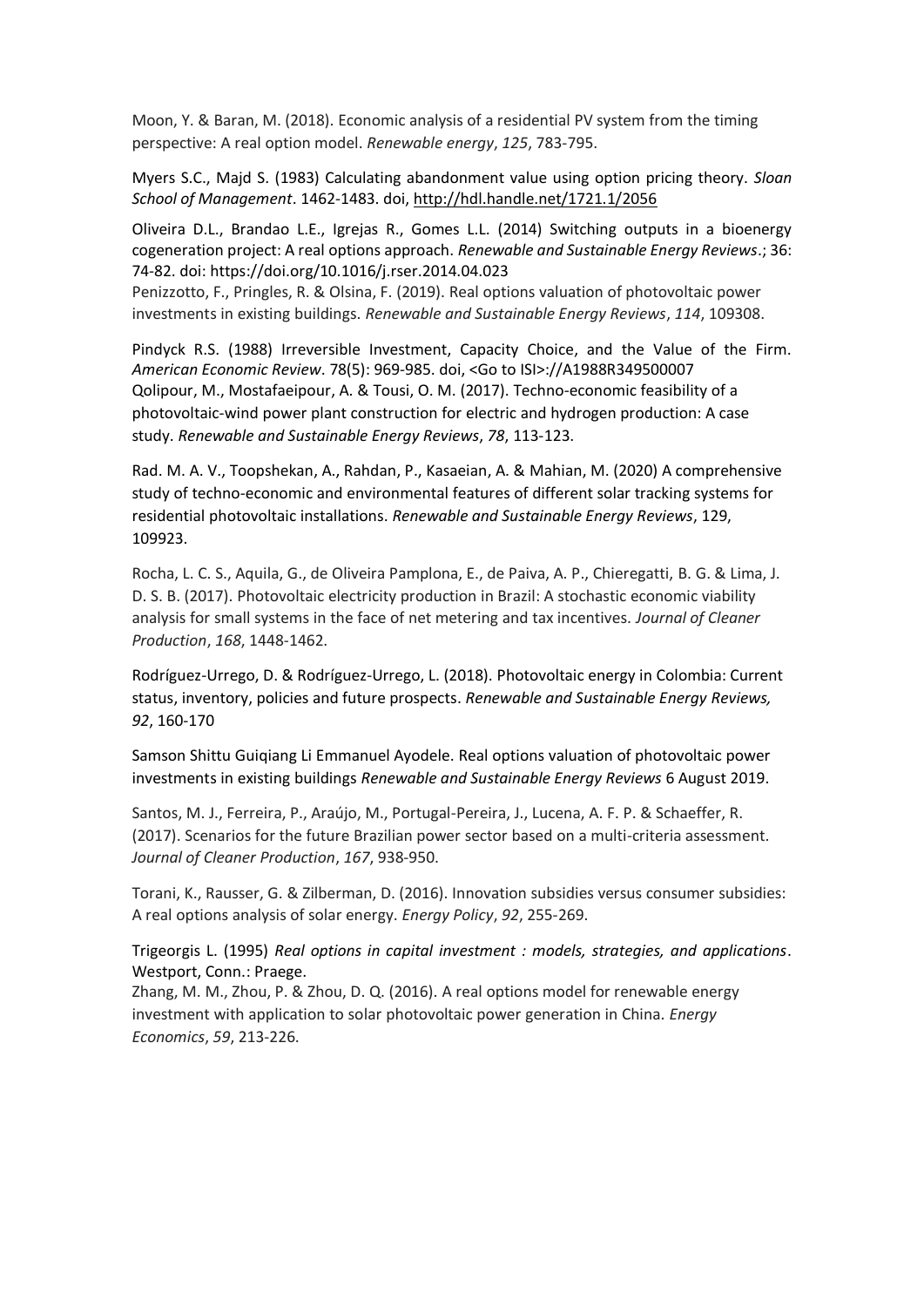# **Appendix I**

List of scenarios run for fixed tariff (buy & sell = 1.2 R\$/kWh)

| N  | Case                                    | Equipments |                     |                             |                              |  |
|----|-----------------------------------------|------------|---------------------|-----------------------------|------------------------------|--|
| 1  | Uberlandia fixed - Agricultural load    | Solar      | No batteries        | No natural gas genset       | No natural gas genset        |  |
| 2  | Uberlandia fixed - Agricultural load    | Solar      | 8 Batteries         | No natural gas genset       | No natural gas genset        |  |
| 3  | Uberlandia fixed - Agricultural load    | Solar      | 80 Batteries        | No natural gas genset       | No natural gas genset        |  |
| 4  | Uberlandia fixed - Agricultural load    | Solar      | 8 Batteries         | natural gas genset<br>500kW | natural gas genset<br>500kW  |  |
| 5  | Uberlandia fixed - Agricultural load    | Solar      | 80 Batteries        | natural gas genset<br>500kW | natural gas genset<br>500kW  |  |
| 6  | Uberlandia fixed - Agricultural load    | Solar      | No Batteries        | natural gas genset<br>500kW | natural gas genset<br>500kW0 |  |
| 7  | Uberlandia fixed - Agricultural load    | Solar      | 8t                  | natural gas genset<br>262kW | natural gas genset<br>175kW  |  |
| 8  | Uberlandia fixed - Agricultural load    | Solar      | 80 Batteries        | natural gas genset<br>262kW | natural gas genset<br>175kW  |  |
| 9  | Uberlandia fixed - Agricultural load    | Solar      | No Batteries        | natural gas genset<br>262kW | natural gas genset<br>175kW  |  |
| 10 | Uberlandia tracking - Agricultural load | Solar      | No Batteries        | No natural gas genset       | No natural gas genset        |  |
| 11 | Uberlandia tracking - Agricultural load | Solar      | 8 Batteries         | No natural gas genset       | No natural gas genset        |  |
| 12 | Uberlandia tracking - Agricultural load | Solar      | 80 Batteries        | No natural gas genset       | No natural gas genset        |  |
| 13 | Uberlandia tracking - Agricultural load | Solar      | 8 Batteries         | natural gas genset<br>500kW | natural gas genset<br>500kW  |  |
| 14 | Uberlandia tracking - Agricultural load | Solar      | 80 Batteries        | natural gas genset<br>500kW | natural gas genset<br>500kW  |  |
| 15 | Uberlandia tracking - Agricultural load | Solar      | No Batteries        | natural gas genset<br>500kW | natural gas genset<br>500kW  |  |
| 16 | Uberlandia tracking - Agricultural load | Solar      | 8 Batteries         | natural gas genset<br>262kW | natural gas<br>genset175kW   |  |
| 17 | Uberlandia tracking - Agricultural load | Solar      | 80 Batteries        | natural gas<br>genset262kW  | natural gas<br>genset175kW   |  |
| 18 | Uberlandia tracking - Agricultural load | Solar      | No Batteries        | natural gas<br>genset262kW  | natural gas<br>genset175kW   |  |
| 19 | Costa do Sauipe fixed - Hotel load      | Solar      | No Batteries        | No natural gas genset       | No natural gas genset        |  |
| 20 | Costa do Sauipe fixed - Hotel load      | Solar      | 8 Batteries         | No natural gas genset       | No natural gas genset        |  |
| 21 | Costa do Sauipe fixed - Hotel load      | Solar      | 80 Batteries        | No natural gas genset       | No natural gas genset        |  |
| 22 | Costa do Sauipe fixed - Hotel load      | Solar      | 8 Batteries         | natural gas genset<br>500kW | natural gas genset<br>500kW  |  |
| 23 | Costa do Sauipe fixed - Hotel load      | Solar      | 80 Batteries        | natural gas<br>genset500kW  | natural gas<br>genset500kW   |  |
| 24 | Costa do Sauipe fixed - Hotel load      | Solar      | <b>No Batteries</b> | natura gas<br>genset500kW   | natura gas<br>genset500kW    |  |
| 25 | Costa do Sauipe fixed - Hotel load      | Solar      | 8 Batteries         | natura gas<br>genset262kW   | natura gas<br>genset175kW    |  |
| 26 | Costa do Sauipe fixed - Hotel load      | Solar      | 80 Batteries        | natura gas<br>genset262kW   | natura gas<br>genset175kW    |  |
| 27 | Costa do Sauipe fixed - Hotel load      | Solar      | No Batteries        | natura gas<br>genset262kW   | natura gas<br>genset175kW    |  |
| 28 | Costa do Sauipe tracking - Hotel load   | Solar      | No Batteries        | No natura gas genset        | No natura gas genset         |  |
| 29 | Costa do Sauipe tracking - Hotel load   | Solar      | 8 Batteries         | No natura gas genset        | No natura gas genset         |  |
| 30 | Costa do sauipe tracking - Hotel load   | Solar      | 80 Batteries        | No natura gas genset        | No natura gas genset         |  |
| 31 | Costa do sauipe tracking - Hotel load   | Solar      | 8 Batteries         | natura gas<br>genset500kW   | natura gas<br>genset500kW    |  |